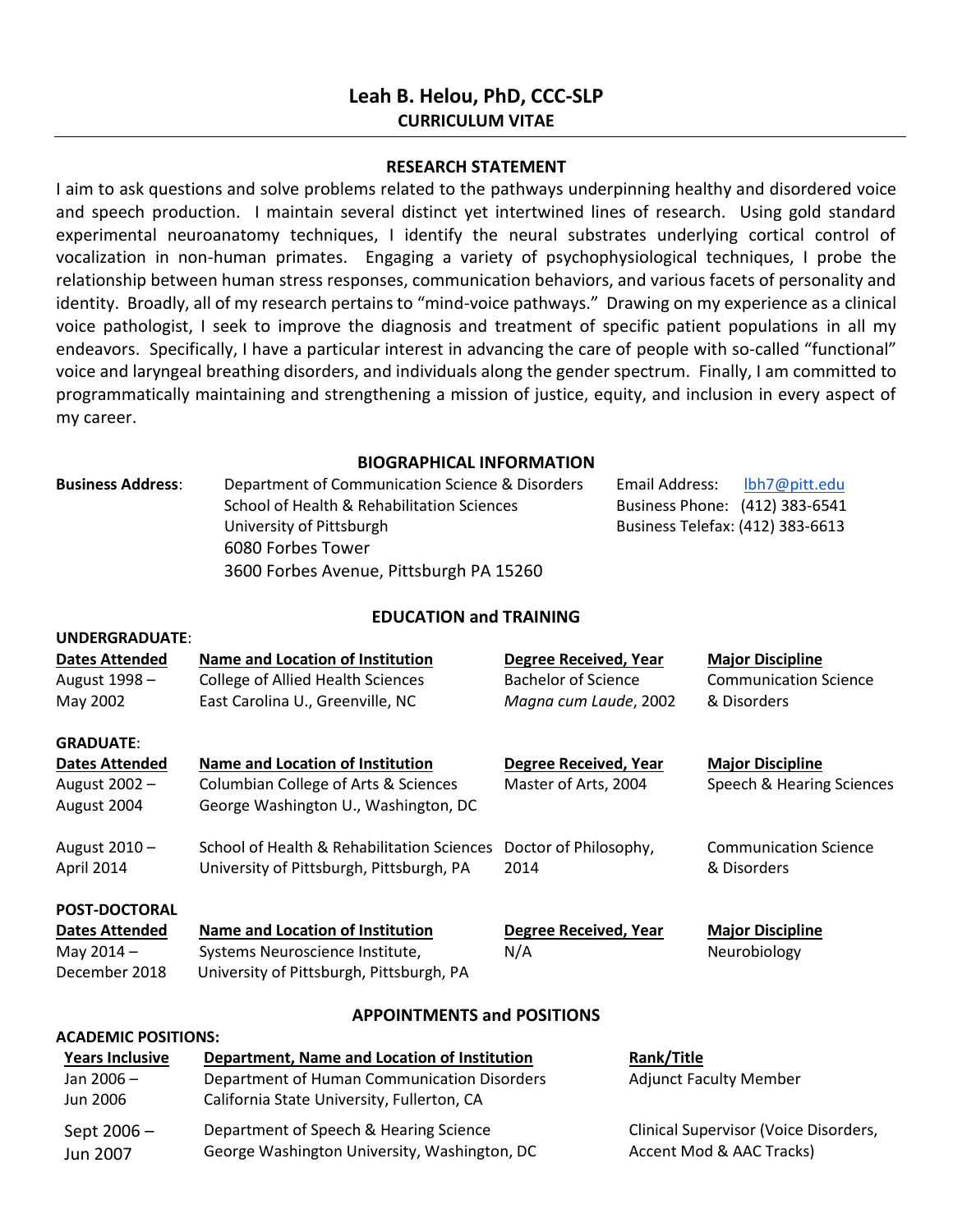| Aug 2009 -<br>Apr 2014                           | Department of Communication Science & Disorders<br>University of Pittsburgh, Pittsburgh, PA                              | <b>Graduate Student Researcher</b>   |
|--------------------------------------------------|--------------------------------------------------------------------------------------------------------------------------|--------------------------------------|
| Aug $2011 -$<br>Dec 2013                         | John G. Rangos, Sr. School of Health Sciences<br>Duquesne University, Pittsburgh, PA                                     | <b>Adjunct Faculty Member</b>        |
| Jan 2014 -<br>May 2016                           | School of Arts and Sciences<br>Rutgers University, New Brunswick, NJ                                                     | <b>Adjunct Faculty Member</b>        |
| Jul 2014 -<br>Dec 2017                           | Systems Neuroscience Institute<br>University of Pittsburgh School of Medicine, Pittsburgh, PA                            | Post-doctoral Associate              |
| Jan 2018-<br>present                             | Department of Communication Science & Disorders<br>University of Pittsburgh, Pittsburgh, PA                              | <b>Assistant Professor</b>           |
| <b>NON-ACADEMIC POSITIONS:</b>                   |                                                                                                                          |                                      |
| <b>Years Inclusive</b><br>Jan 2005-<br>Sept 2005 | Department, Name and Location of Institution<br>Speech-Language Pathology<br>Maxum Physical Therapy, Inc., Placentia, CA | Rank/Title<br><b>Clinical Fellow</b> |

| Sept 2005 -<br>Sept 2006 | Speech-Language Pathology<br>Maxum Physical Therapy, Inc., Placentia, CA              | Director of Voice Programs                                               |
|--------------------------|---------------------------------------------------------------------------------------|--------------------------------------------------------------------------|
| $Oct 2006 -$<br>May 2007 | RehabCare Staffing, Washington DC                                                     | Speech-Language<br>Pathologist                                           |
| Jun 2007 -<br>Nov 2012   | Henry M. Jackson Foundation for the Advancement of<br>Military Medicine, Bethesda, MD | Research Associate in Speech-<br>Language Pathology                      |
| Feb $2011 -$<br>Dec 2017 | University of Pittsburgh Voice Center, Pittsburgh, PA                                 | Speech-Language Pathologist;<br>Director of Transgender Voice<br>Program |

# **CERTIFICATION AND LICENSURE**

# **SPECIALTY CERTIFICATION:**

Certified Member, American Speech-Language and Hearing Association (ASHA), #12110555 2005 to present

# **PROFESSIONAL LICENSURE:**

| Licensed SLP, Commonwealth of Pennsylvania, #SL010249 | $2011 -$ present    |
|-------------------------------------------------------|---------------------|
| Licensed SLP, State of Virginia, #2202005142          | Nov 2006 - Dec 2009 |
| Licensed SLP, State of California, #15230             | Nov 2005 - Nov 2006 |

# **MEMBERSHIPS in PROFESSIONAL and SCIENTIFIC SOCIETIES**

# **ORGANIZATIONS:**

| Member, ASHA Special Interest Division 2 (Neurogenic Communication Disorders) | Dec $2016 -$ present |
|-------------------------------------------------------------------------------|----------------------|
| Member, Society for Neuroscience                                              | Sept 2014 – present  |
| Member, Center for the Neural Basis of Cognition                              | July 2014 – present  |
| Member, ASHA Special Interest Group 3 (Voice Disorders)                       | Jan 2005 - present   |

# **HONORS and AWARDS**

First Place Awardee (\$15K) for the Chancellor's Award for Innovation in Research 2019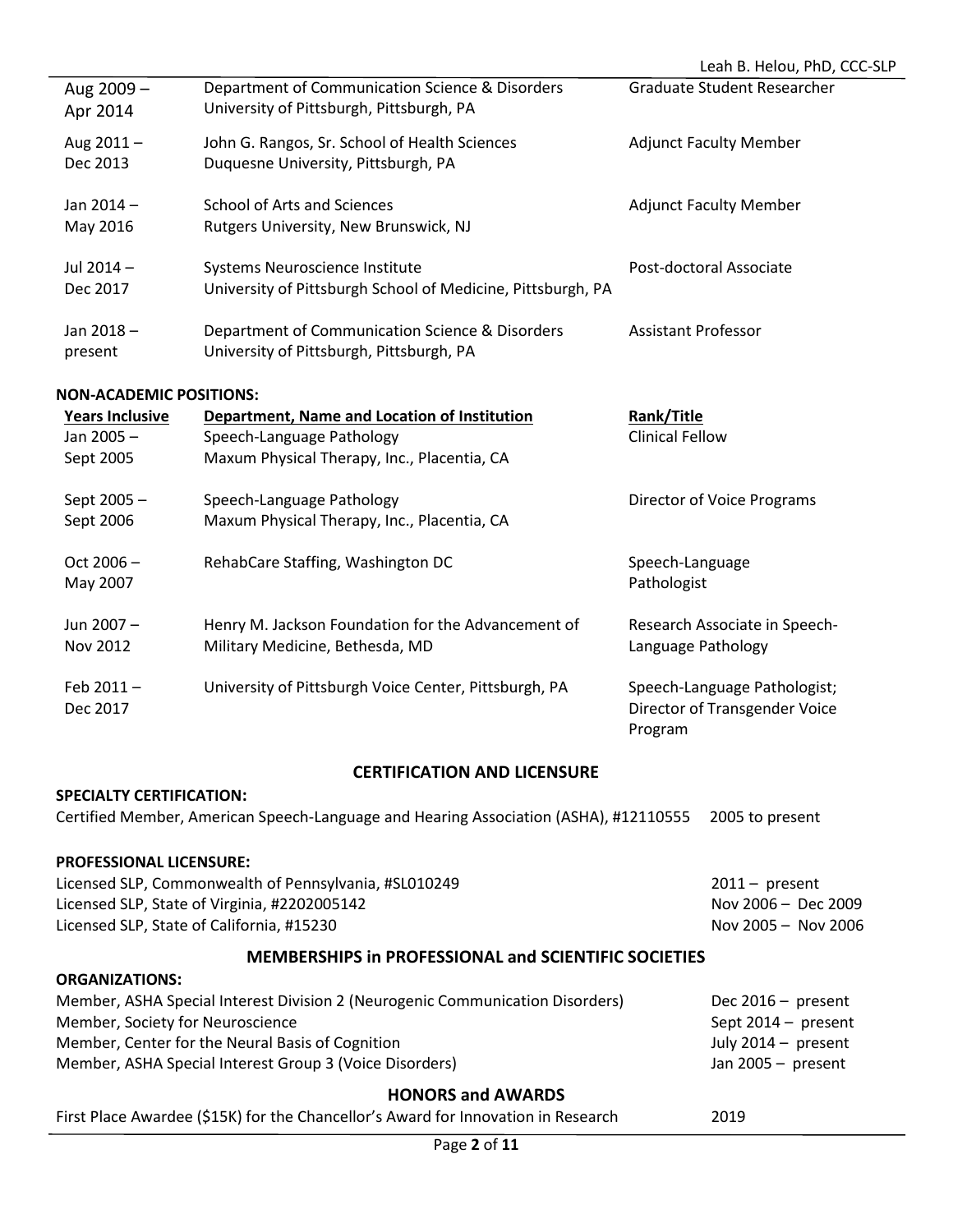|                                                                                           | Leah B. Helou, PhD, CCC-SLP |
|-------------------------------------------------------------------------------------------|-----------------------------|
| Certificate of Recognition for Special Contributions in Multicultural Affairs of the ASHA | 2018                        |
| Visiting Professor at Wake Forest University School of Medicine                           | 2018                        |
| Laryngology Education Foundation Travel Grant (awarded to top abstract submissions)       | 2017                        |
| American Speech-Language-Hearing Association Lessons for Success                          | 2016                        |
| Honors of the Southwestern PA Speech-Language and Hearing Association                     | 2014                        |
| ASHFoundation New Century Scholars Doctoral Scholarship                                   | 2013                        |
| Audrey Holland Endowed Research Award, University of Pittsburgh                           | 2011                        |
| Bruce Baker Travel Award, University of Pittsburgh                                        | 2011                        |
| The Columbian Women Scholarship, George Washington University                             | 2004                        |
| Columbian College of Arts & Sciences Graduate Teaching Assistantship                      | $2002 - 2003$               |

# **PUBLICATIONS**

# **PEER-REVIEWED ARTICLES:** *\* equal authorship; \*\* student trainee*

- 1. **Helou LB** and Strick PL. Cortical control of the Costal Diaphragm. Target Journal: *Journal of Neuroscience*. In preparation.
- 2. Welch BM\*, \*\* and **Helou LB\***. Communicative Congruence and Dysphoria: A Theoretical Framework Paper. Target Journal: *TBD.* In preparation.
- 3. Becker DR\*\*, Welch BM, Monti E, Sullivan H, **Helou LB.** Vocal Manifestations of Reported Past Trauma. Target Journal: *Journal of Voice.* In preparation.
- 4. **Helou LB**, van Mersbergen M, Welch BM\*\*. A case of mistaken identity: Accuracy and agreement of listeners' perception of traits in speech. *Journal of Speech, Language and Hearing Research*. In review.
- 5. Verdolini Abbott K, Rosen CA, **Helou LB**, Ziegler A, Branski RC, Hersan R, Gartner-Schmidt J, Kreiman J*.* Randomized study of Resonant Voice Therapy for phonotrauma: quality of life results and potential mechanisms. *Journal of Speech, Language, and Hearing Research, In Review.*
- 6. **Helou LB**, Welch B\*\*, Wang W, Rosen CA, Verdolini Abbott K. (2021) Activity of intrinsic laryngeal musculature during silent, non-stressful linguistic tasks. Target Journal: *Journal of Voice.* In Press.
- 7. **Helou LB**, van Stan J, Hapner E, Schneider S, Gartner-Schmidt J. (2021) Mapping meta-therapy in voice interventions onto the Rehabilitation Treatment Specification System. *Seminars in Speech and Language, 42*(1), 5-18. https://doi.org/10.1055/s-0040-1722756
- 8. **Helou LB**, Wang Wei, Rosen CA, Verdolini Abbott K. (2020) Intrinsic Laryngeal Muscle Response to a Public Speech Preparation Stressor: Personality and Autonomic Predictors (Part II). *Journal of Speech, Language, and Hearing Research,* 63(9): 2940-2951. doi: 10.1044/2020\_JSLHR-19-00402
- 9. **Helou LB**, Rosen CA, Wang W, Verdolini Abbott K. (2018). Intrinsic laryngeal muscle response to a public speech preparation stressor: characterizing the response (Part I). *Journal of Speech, Language, and Hearing Research*, 61(7): 1525-1543*.* doi: 10.1044/2018\_JSLHR-S-17-0153.
- 10. Lipski WJ, Alhourani A, Pirnia T, Jones PW, Dastolfo-Hromack C, **Helou LB**, Crammond DJ, Shaiman S, Dickey MW, Holt LL, Turner RS, Fiez JA, Richardson RM. (2018). Subthalamic nucleus neurons differentially encode early and late aspects of speech production. *Journal of Neuroscience*, 38(24): 5620-5631.
- 11. Ziegler A, Henke T, Wiedrick J, **Helou LB**. (2018). Effectiveness of Testosterone Therapy for Masculinizing Voice in Transgender Patients: A Meta-Analytic Review. *International Journal of Transgenderism,* 19:1, 25-45, DOI:10.1080/15532739.2017.1411857
- 12. **Helou LB.** (2017). Crafting the dialogue: Meta-therapy in transgender voice and communication training. Perspectives of the ASHA Special Interest Groups. SIG 10, Vol 2(Part 2).
- 13. Solomon NP, Makashay MJ, **Helou LB**, Clark HM. (2017). Neurogenic orofacial weakness and speech in adults with dysarthria. *American Journal of Speech Language Pathology, 26(3):951-960*. doi: 10.1044/2017\_AJSLP-16-0144
- 14. Vicente DA, Solomon NP, Avital I, Henry LR, Howard RS, **Helou, L.B,** Stojadinovic A. (2014). Voice outcomes after total thyroidectomy, partial thyroidectomy, or non-neck surgery using a prospective multifactorial assessment. Journal of the American College of Surgeons. 219(1): 152-63.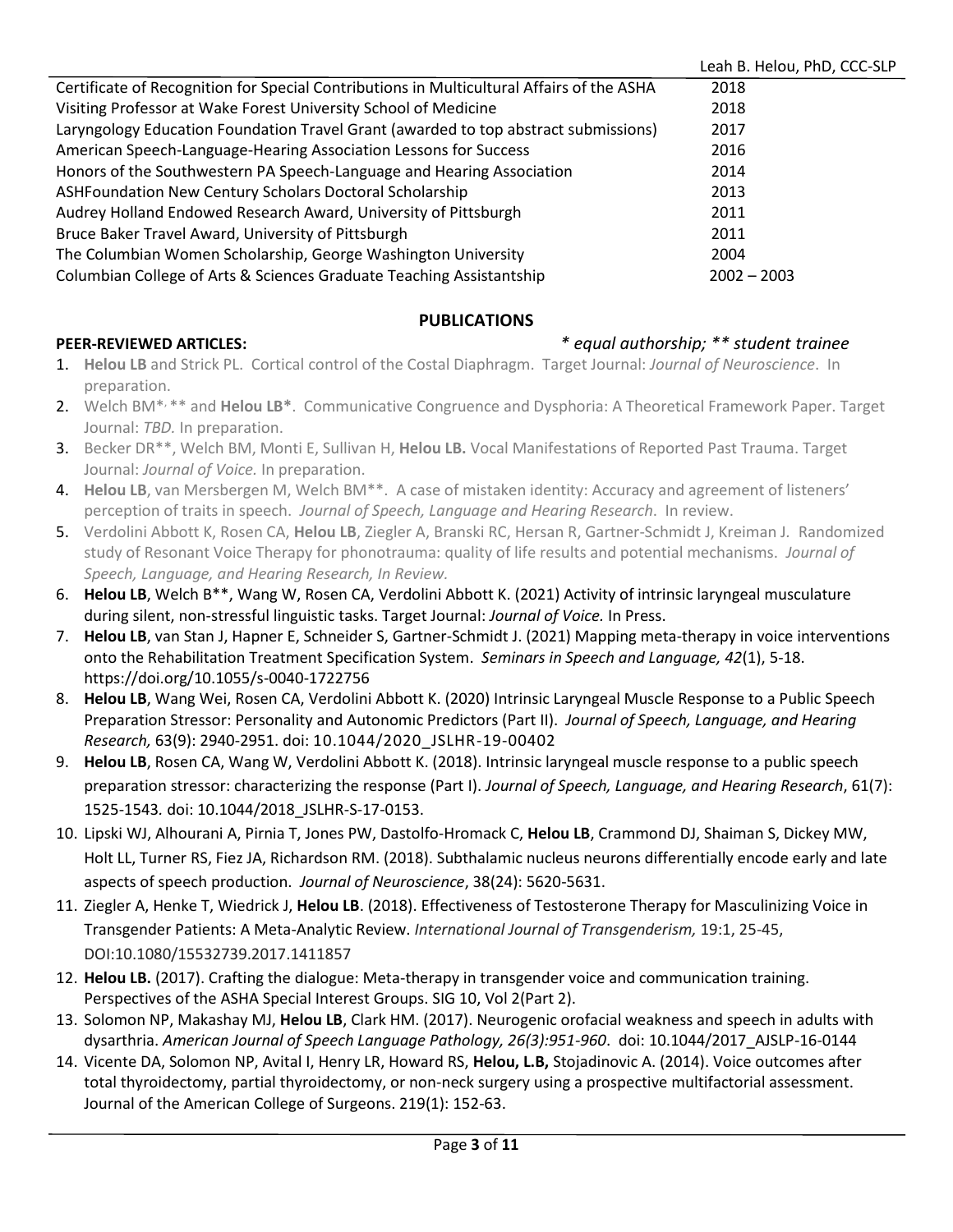- 15. Nagle KF, **Helou LB**, Solomon NP, Eadie T. (2014). Does the presence or location of graphic markers affect untrained listeners' ratings of severity of dysphonia? Journal of Voice*.* 28(4): 469-75.
- 16. Gillespie AI, **Helou LB**, Ingle JW, Baldwin M, Rosen CA. (2014). The role of voice therapy in the treatment of dyspnea and dysphonia in a patient with vagal nerve stimulation. Journal of Voice, 28(1), 59-61.
- 17. Ingle J, **Helou LB**, Li YK, Hebda PA, Rosen CA, Verdolini Abbott K. (2014). Role of steroids in acute phonotrauma: a basic science investigation. Laryngoscope*.* 124(4), 921-7.
- 18. **Helou LB**, Wang W, Ashmore R, Rosen CA, Verdolini Abbott, K. (2013). Intrinsic laryngeal muscle activity in response to autonomic nervous system activation. Laryngoscope*.* 123(11), 2756-65.
- 19. Solomon NP, Henry LR, **Helou LB**, Howard RS, Coppit G, Shaha AR, Stojadinovic A. (2013). Utility of the Voice Handicap Index as an indicator of postthyroidectomy voice dysfunction. Journal of Voice. 27(3), 348–354.
- 20. Awan SN, Solomon NP, **Helou LB**, Stojadinovic A. (2013). Spectral/cepstral estimation of dysphonia severity: external validation. Annals of Otology*,* Rhinology and Laryngology. 122(1), 40-48.
- 21. Radowsky J, **Helou LB**, Solomon NP, Henry LR, Stojadinovic A. (2013). Racial disparities in voice outcomes following thyroid and parathyroid surgery. Surgery. 153(1), 103-10.
- 22. Solomon NP, Awan SN, **Helou LB**, Stojadinovic A. (2012). Acoustic analyses of thyroidectomy-related changes in vowel phonation. Journal of Voice. 26(6): 711-20.
- 23. Henry LR, **Helou LB**, Solomon NP, Chang A, Libutti SK, Stojadinovic A. (2012). Current practice patterns regarding the conduct of thyroidectomy and parathyroidectomy amongst surgeons – A survey study. Journal of Cancer. 3: 207- 216.
- 24. Solomon, NP, **Helou, LB**, Makashay, MJ, Stojadinovic, A. (2012). Aerodynamic evaluation of the post-thyroidectomy voice. Journal of Voice. 26(4), 454-461.
- 25. Stevens K, Stojadinovic A, **Helou LB**, Solomon NP, Howard RS, Shriver CD, Buckenmaier, CC, Henry LR. (2011). The impact of recurrent laryngeal neuromonitoring on multi-dimensional voice outcomes following thyroid surgery. Journal of Surgical Oncology. 105(1):4-9.
- 26. Solomon NP, **Helou LB**, Dietrich-Burns K, Stojadinovic A. (2011, February). Do obesity and weight loss affect vocal function? Seminars in Speech & Language. 32(1):31-42.
- 27. Awan S, **Helou LB**, Stojadinovic A, Solomon NP. (2011, April). Tracking voice change after thyroidectomy: application of spectral/cepstral analyses. Clinical Linguistics & Phonetics. 25(4):302-20.
- 28. Solomon NP, **Helou LB**, Stojadinovic A. (2011, January). Clinical versus laboratory ratings of voice using the CAPE-V. Journal of Voice. 25(1):e7-14.
- 29. **Helou LB**, Solomon NP, Henry LR, Coppit GL, Howard RS, Stojadinovic A. (2010, August). The role of listener experience on Consensus Auditory-perceptual Evaluation of Voice (CAPE-V) ratings of postthyroidectomy voice. American Journal of Speech-Language Pathology. 19(3):248-58.
- 30. Henry LR, **Helou LB**, Solomon NP, Howard RS, Gurevich-Uvena JG, Coppit GL, Stojadinovic A. (2010, June). Functional voice outcomes after thyroidectomy: An assessment of the Dysphonia Severity Index (DSI) after thyroidectomy. Surgery. 147(6):861-70.
- 31. Henry LR, Shaha A, Solomon N, Howard R, Gurevich-Uvena J, **Horst L**, Orlikoff R, Libutti S, Stojadinovic A. (2008, July). The functional impact on voice of sternothyroid muscle division during thyroidectomy. Annals of Surg Onc. 15(7): 2027-33.

# **INVITED BOOK CHAPTERS and PERIODICALS:**

- 1. **Helou LB.** (2019). Beyond successful voice therapy techniques and tasks: The concept of meta-therapy, in Stemple and Hapner (Ed.) Voice Therapy: Clinical Case Studies, Fifth Edition.
- 2. **Helou LB** and Hirsch S. (2018). Discharge and Maintenance, in Voice and Communication Therapy for the Transgender Client: A Comprehensive Clinical Guide, Third Edition.
- 3. **Helou LB**, Jeswani S, Branski RC. (2018). Functional Voice Disorders: Theory and Treatment, in Amin M. (Ed). International Textbook of Otolaryngologic Principles and Practice. Jaypee Brothers Medical Publishers, Philadelphia; (in press).
- 4. Ziegler A, **Helou LB**, Gillespie A. (2015). Respiratory-phonatory interaction: current understanding and potential directions. *The Voice*. Vol 20(1).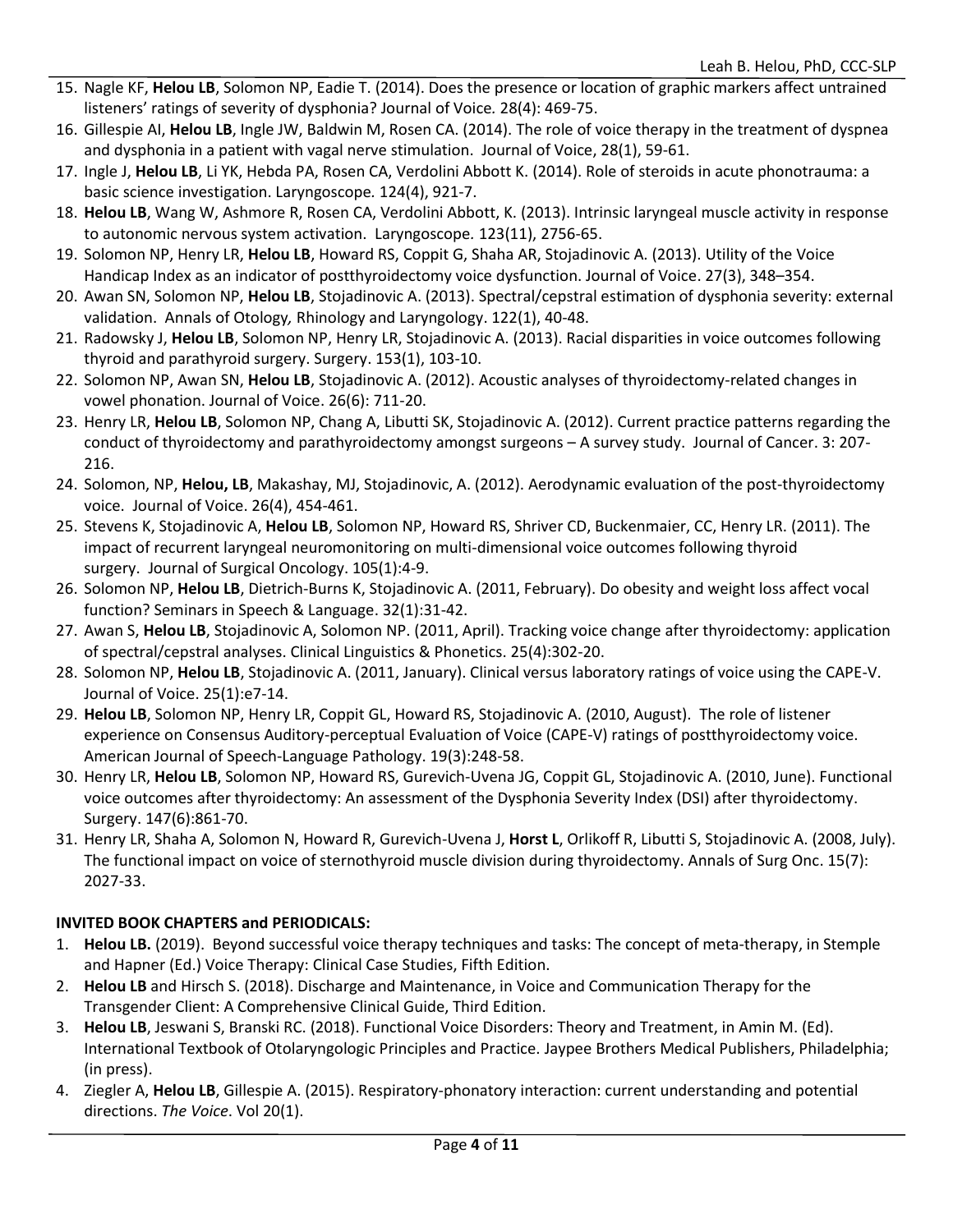5. Solomon NP and **Helou LB**. (2013). Aerodynamic assessment of phonation: Avoiding common mistakes. In R. Scherer & K. Verdolini Abbott (Eds.). Tribute book for Ingo R. Titze, National Center for Voice and Speech, Salt Lake City.

### **PROFESSIONAL ACTIVITIES**

# **ACTIVE RESEARCH SUPPORT:**

| <b>Grant Number</b> | <b>Grant Title</b>                                                                                | <b>Project Role,</b><br><b>Effort</b> | Years<br><b>Inclusive</b> | <b>Funding</b> | <b>Source</b>                                                  |
|---------------------|---------------------------------------------------------------------------------------------------|---------------------------------------|---------------------------|----------------|----------------------------------------------------------------|
| SAP#410079760       | Cortical control of muscles of<br>vocalization                                                    | PI, 0%                                | June 2018 -<br>May 2022   | \$432,533      | PA DOH                                                         |
| Univ ID #5030       | Perceiving and Expressing<br>Personality in Speech: A<br>large-scale web-based data<br>repository | PI                                    | Nov $2019 -$<br>Dec 2021  | \$15,000       | Chancellor's Early<br><b>Stage Commerciali-</b><br>zation Fund |

#### **PRIOR COMPLETED RESEARCH SUPPORT:**

| <b>Grant Number</b> | <b>Grant Title</b>                                                              | <b>Project Role,</b>        | Years                               | <b>Funding</b> | <b>Source</b>                                               |
|---------------------|---------------------------------------------------------------------------------|-----------------------------|-------------------------------------|----------------|-------------------------------------------------------------|
| 1U01NS098969        | Subthalamic and<br>corticosubthalamic coding of                                 | <b>Effort</b><br>Co-I, 4.2% | Inclusive<br>June 2018-<br>May 2019 | \$8,727        | <b>NINDS</b>                                                |
| 1F32HL132586        | speech production<br>Control of the Diaphragm by<br><b>Motor Cortical Areas</b> | PI, 100%                    | June 2016-<br>Dec 2017              | \$119,937      | <b>NHLBI</b>                                                |
| N/A                 | Intrinsic laryngeal muscle<br>response to a speech<br>preparation stressor      | PI                          | 2013-2014                           | \$2000         | Voice Foundation<br>Institutional<br><b>Education Grant</b> |

#### **RESEARCH-RELATED PRESENTATIONS, LECTURESHIPS, SEMINARS**

### **PODIUM PRESENTATIONS:** *\* equal authorship; \*\* student trainee*

- 1. Welch BM\*\* & **Helou LB**. (2020, Jul 9) Communicative congruence and dysphoria: A preliminary normative study. Phonosurgery Conference: Improving outcomes in voice disorders through clinical and translational research, Madison WI. *Conference cancelled due to COVID-19 pandemic.*
- 2. Becker DR\*\*, Monti E, Sullivan H, **Helou LB.** (2019, June 1). Vocal Manifestations of Reported Past Trauma. 48th Annual Voice Foundation Symposium, Philadelphia, PA.
- 3. **Helou LB**, Mendelsohn A, Thomas J, Vastine W. (2018, October 7-10). Caring for transgender patients: focus on voice feminization. American Academy of Otolaryngology – Head and Neck Surgery Conference. Atlanta, GA.
- 4. Lipski WJ, Alhourani A, Pirnia T, Jones PW, Dastolfo-Hromack C, **Helou LB**, Crammond DJ, Shaiman S, Dickey MW, Holt LL, Litman D, Turner RS, Fiez JA, Richardson RM. (2017, November 11-15). Speech encoding in the human subthalamic nucleus. Nanosymposium presentation at Neuroscience 2017, Washington DC.
- 5. **Helou LB**, Dum R, Strick PL. (2017, October 12-14). Cortical control of the costal diaphragm in monkeys. Fall Voice Conference. Washington, DC.
- 6. Wang H, **Helou LB**, Rosen CA. (2017, October 12-14). A survey of motivation and barriers related to seeking voice feminization training. Fall Voice Conference, Washington, DC.
- 7. Wang H, **Helou LB**, Rosen CA. (2017, May 31 June 4). Voice feminization: motivation and barriers to transition. Voice Foundation's 46th Annual Symposium: Care of the Professional Voice, Philadelphia, PA.
- 8. Block C\*, Hirsch S\*, **Helou LB\*.** (2016, June 17-21). Describing a transgender voice and communication training protocol for SLPs. Part of symposium titled "Global Approaches to a Transgender-Specific Curriculum for Speech-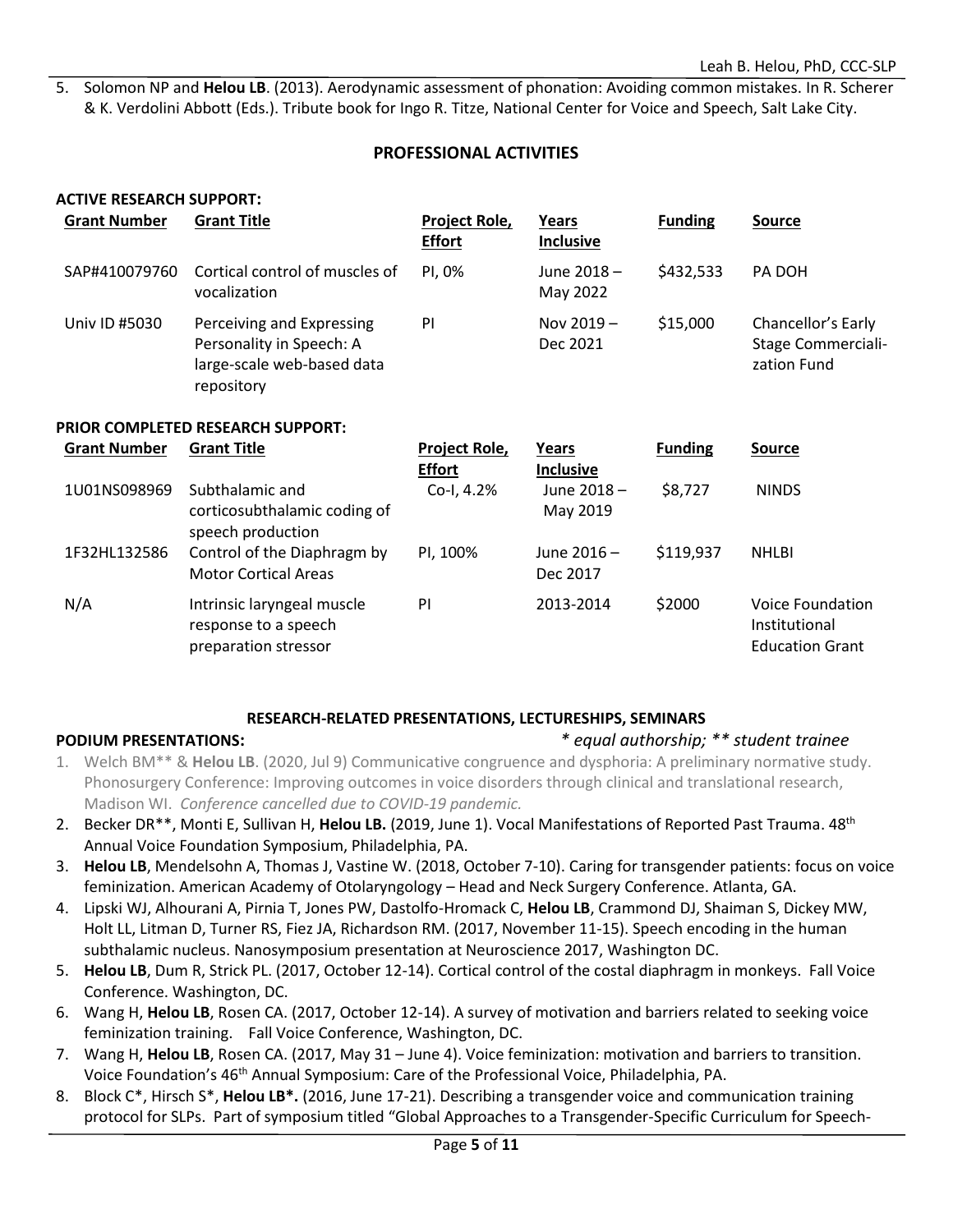Language Clinicians" at the World Professional Association for Transgender Health's 24<sup>th</sup> Scientific Symposium, Amsterdam, Netherlands.

- 9. Gillespie AI\*, **Helou LB\***, Ziegler AS\*. (2015, February 22-24). Respiration, meet phonation. Advanced Practices in Voice and Dysphagia, Las Vegas, NV.
- 10. **Helou LB\***, Gillespie AI\*, Ziegler AS\*. (2014, May 28 June 1). The dynamic larynx: crossroads of the respiratory and phonatory systems. Invited Presentation for Special Session at Voice Foundation's 43<sup>rd</sup> Annual Symposium: Care of the Professional Voice, Philadelphia, PA.
- 11. **Helou LB**, Wang W, Verdolini Abbott K, Rosen CA. (2014, May 28 June 1). Intrinsic laryngeal muscle response to psychological stress: psychological and cardiovascular predictors. Voice Foundation's 43<sup>rd</sup> Annual Symposium: Care of the Professional Voice, Philadelphia, PA.
- 12. **Helou LB**, Rosen CA, Wang W, Verdolini Abbott K. (2014, May 28 June 1). Laryngeal subvocalization during nonvocal linguistic tasks. Voice Foundation's 43<sup>rd</sup> Annual Symposium: Care of the Professional Voice, Philadelphia, PA.
- 13. Li, Z., Bakhshaei, H., **Helou, L**., Li, N.Y.K., Mongeau, L., Kost, K., Rosen, C., and Verdolini, K. (2013, June 2-7). "Evaluation of contact pressure in human vocal folds during phonation using high-speed videoendoscopy, electroglottography, and magnetic resonance imaging" Proceedings of the 21th International Conference on Acoustics, Montreal, Canada. Paper 5pSC5. Abstract published in Journal of the Acoustical Society of America, Vol. 133(5), p. 3618, 2013. POMA 19, 060306 (2013).
- 14. **Helou LB,** Rosen CA, Wang W, Verdolini Abbott K. (2013, October 17-19). Intrinsic laryngeal muscle response to psychological stress. Fall Voice Conference, Atlanta, GA.
- 15. **Helou LB**\*, Solomon NP\*. (2012, November 15-18). Aerodynamic assessment of phonation: Avoiding common mistakes. American Speech-Language and Hearing Association Annual Convention, Atlanta, GA.
- 16. Gillespie AI, **Helou LB**, Ingle JW, Rosen CA. (2012, October 4-6). Case Report: Paradoxical vocal fold motion as a result of vagal nerve stimulation: response to respiratory retraining therapy. Fall Voice Conference, New York, NY.
- 17. Ingle J, **Helou LB**, Li YK, Hebda P, Rosen CA, Verdolini Abbott K. (2012, April 18-22). Role of steroids in acute phonotrauma: a basic science investigation. Combined Otolaryngology Spring Meetings, San Diego, CA.
- 18. Ingle J, **Helou LB**, Li YK, Hebda P, Rosen CA, Verdolini-Abbott K. (2011, November 2-5). Role of steroids in acute phonotrauma: a basic science investigation. University of California-San Francisco and International Association of Phonosurgery Fall Voice Conference, San Francisco, CA.
- 19. **Helou LB**, Rosen CA, Verdolini-Abbott K. (2011, November 2-5). Intrinsic laryngeal muscle activity in response to sympathetic nervous system activation. University of California-San Francisco and International Association of Phonosurgery Fall Voice Conference, San Francisco, CA.
- 20. Awan S, Stojadinovic A, Solomon NP, **Helou LB**. (2011, November 17-19). Acoustic estimation of dysphonia severity in CAPE-V samples: external validation. American Speech-Language and Hearing Association Annual Convention, San Diego, CA.
- 21. Solomon NP, Makashay M, **Helou LB**, Clark H. (2011, November 17-19). Temporal and perceptual characteristics of speech in neurogenic orofacial weakness. American Speech-Language and Hearing Association Annual Convention, San Diego, CA.
- 22. Solomon NP, Awan SN, **Helou LB**, Stojadinovic A. (2010, June 2-6). Acoustic analysis of thyroidectomy-related changes in vowel phonation. Voice Foundation's 39th Annual Symposium: Care of the Professional Voice, Philadelphia, PA.
- 23. Solomon NP, **Horst LB**, Makashay MJ, Henry LR, & Stojadinovic A. (2009, June 2-6). Aerodynamic voice assessment before and after thyroidectomy. Voice Foundation's 38th Annual Symposium: Care of the Professional Voice, Philadelphia, PA.
- 24. **Horst LB**, Littlefield P, Chang A, Solomon N, Henry L, Stojadinovic A, Coppit G. (2009, June 1-5). Otolaryngology practice patterns in the context of post-thyroidectomy voice impairment. ENT World Congress, Sao Paulo, Brazil.
- 25. **Horst LB**, Henry L, Solomon N, Coppit G, Howard S, Stojadinovic A. (2009, June 1-5). Ratings of post-thyroidectomy voice quality by experienced and inexperienced listeners. ENT World Congress, Sao Paulo, Brazil.

# **INVITED PRESENTATIONS and PANELS:**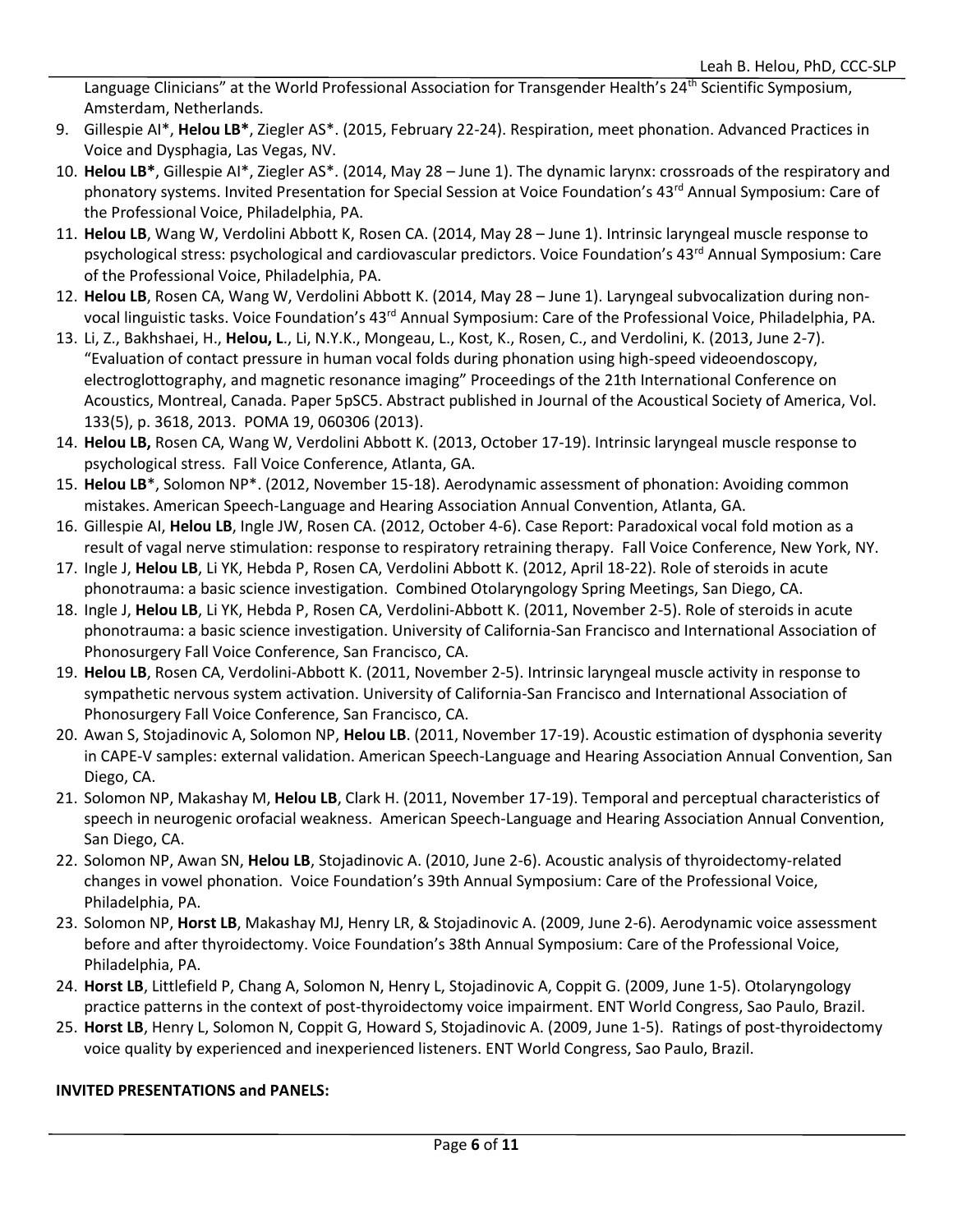- 1. Gibson S, **Helou LB (Moderator)**, Kapila R, Morton M, van Doren M. (Apr 2021) *Beyond Hard Conversations: Responding to Racism, Sexism, Transphobia, and Ableism in Our Settings.* SIG3 World Voice Day Panel, Online.
- 2. **Helou LB**, Brown A, Durham M, Resto O, Grooten H, Monti E. (March 2021) *Trauma, the brain, and the voice: Connecting the dots.* The Voice and Trauma Research and Connection Group, NY, NY.
- 3. **Helou LB,** Merrick G, & Vastine W. (Mar 2021). *Counseling: Treating the whole person and every person.* Virtual Voice Therapy Conference, Pittsburgh, PA.
- 4. **Helou LB.** (Jan 2021). Invited speaker for Clinical Outreach Seminar, *Gender affirmative voice and communication training: The state of the field.* McGill University, Department of Otolaryngology, Montreal, Quebec.
- 5. **Helou LB** & Vastine W. (Jan 2021). Invited course instructor, *Cultural humility with transgender and nonbinary people.* MedBridge, Inc. , Seattle WA.
- 6. Vastine W & **Helou LB.** (Jan 2021). Invited course instructor, *Gender affirmative voice training: Approach and technique.* MedBridge, Inc., Seattle WA.
- 7. Monti E, Austin D, van Mersbergen M, Rosen DC, **Helou LB.** (Dec 2020). Invited panelist: Post-screening Q&A of the award-winning documentary film "You'll Say Nothing", Trauma Research Foundation's Winter Film Festival. Virtual.
- 8. Thompson D, **Helou LB**, Moore C, & Rousseau B**.** (Oct 2020) *Be the solution, not the problem*, in keynote panel titled *Examining the intersection of race and gender in health disparities.* Panel Fall Voice Conference, Virtual
- 9. **Helou LB** & Welch BM\*\*. (2020, Oct 9). *Gender-affirming voice and communication training: How to get your mind right before you start.* 2020 TransPride Pgh Health and Wellness Conference, Pittsburgh, PA. Virtual.
- 10. **Helou LB,** Lewandoski A, & Welch BM\*\*. (2020, Oct 10). *Gender-affirming vocal exploration.* 2020 TransPride Pgh Health and Wellness Conference, Pittsburgh, PA. Virtual.
- 11. **Helou LB.** (2020, Jul 30). *Your voice is a choice! The relationship between who we are and how we talk.* Federal Home Loan Bank Women's Resource Group, Pittsburgh, PA.
- 12. **Helou LB.** (2019, April 5). Essential elements of transgender voice and communication training. Voice Therapy Conference, Pittsburgh, PA. *Conference cancelled due to COVID-19 pandemic.*
- 13. Helou LB. (2020). An exploration of the relationship between verbal communication behaviors, personal identity, and stress. PA Speech-Language and Hearing Association 2020 Convention, Pittsburgh, PA. *Conference cancelled due to COVID-19 pandemic.*
- 14. **Helou LB**, Hirsch S, Vastine W. Gender-Affirmative Voice Work and Traditional Voice Therapy: More Similar or More Different? Special Interest Group 3 Master Class at the 2020 ASHA Convention in San Diego. *Conference cancelled due to COVID-19 pandemic.*
- 15. **Helou LB.** (22 February 2020). *Meta Therapy: What's your framework?*; Small Group Training Instructor and Faculty Panel Member. Sin City Voice Therapy Pre-Conference, Las Vegas, NV.
- 16. Feuer S, **Helou LB,** Monti E, van Mersbergen M, Dietrich M, Misono S. (2019, June 2). *Voice science and experimental psychology: Shall we dance?* 48th Annual Voice Foundation Symposium, Philadelphia, PA.
- 17. **Helou LB.** (2019, April 5). *Essential elements of transgender voice and communication training.* Voice Therapy Conference, Pittsburgh, PA.
- 18. Gartner-Schmidt J, Hapner E, **Helou LB**, Hersan R, Merrick G, Thomas T. (2019, April 6). *Voice therapy narratives: a round table discussion.* Voice Therapy Conference, Pittsburgh, PA.
- 19. **Helou LB**. (2019, January 8). The interplay of voice, identity, and stress. Wake Forest University Departments of Otolaryngology, Neurology, and Integrative Medicine, Winston Salem, NC. *(Visiting Professorship)*
- 20. **Helou LB**. (2019, January 9). Fostering a culture of professionalism and alliance for the transgender population. Wake Forest University Division of General Surgery and Anesthesia, Winston Salem, NC. *(Visiting Professorship)*
- **21. Helou LB.** (2018, December 13). Fostering a culture of professionalism and alliance for the transgender population. Emory University Department of Otolaryngology, Atlanta, GA.
- 22. **Helou LB.** (2018, October 25-28). Gender, voice, and identity. Fall Voice Conference, Seattle, OR.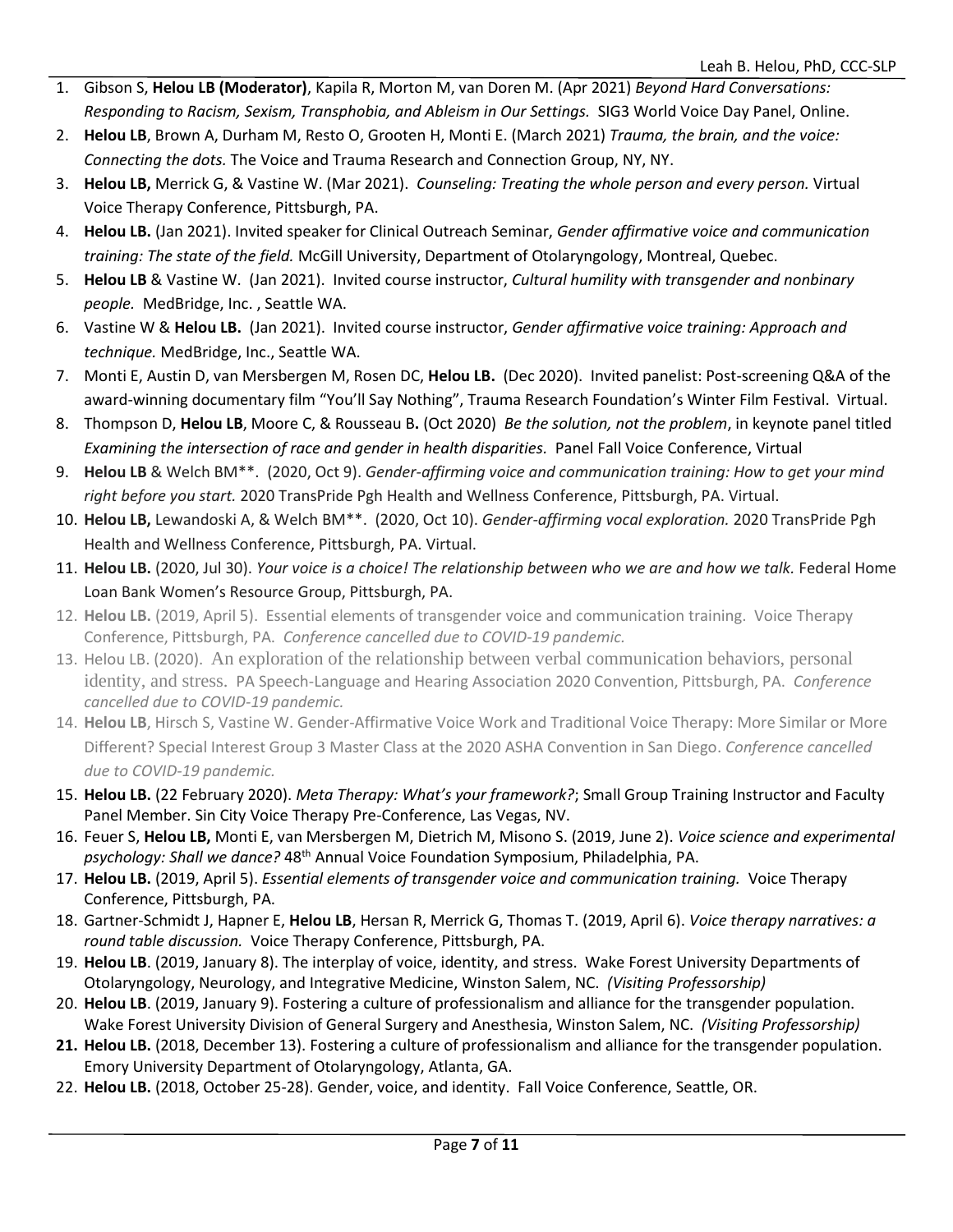- 23. **Helou LB.** (2018, October 7-10). The role of the diaphragm in healthy and disordered voice. Meeting of the Neurolaryngology Study Group. American Academy of Otolaryngology – Head and Neck Surgery Conference, Atlanta, GA.
- 24. **Helou LB.** (2018, October 3). The role of the diaphragm in vocal motor control. University of Pittsburgh department of Otolaryngology Multidisciplinary Dysphagia Grand Rounds, Pittsburgh, PA.
- 25. **Helou LB**. (2018, February 22-23). The Self that lives in our voice and speech: exploring stress, personality, and the way we communicate. Invited extended short course at the Memphis National Student Speech-Language Hearing Association's 48th Annual Mid-South Conference on Communicative Disorders, Memphis, TN.
- 26. **Helou LB**. (2017, October 12). Transgender Voice and Communication Assessment. Pre-Conference Day for the Fall Voice Conference, Arlington, VA.
- 27. Block CB\*, Hirsch S\*, **Helou LB\***. (2016, June 19). Overview of a two-day transgender voice and communication training course for voice clinicians. World Professional Association for Transgender Health, Amsterdam, Netherlands.
- 28. **Helou, LB.** (2015, October 15). Panelist: "Functional" Voice Disorders: Old Habits Die Hard. Fall Voice Pre-Conference for Speech Pathologists, Pittsburgh, PA.
- 29. **Helou, LB.** (2015, October 16-18). Panelist: Muscle Tension What? Fall Voice Conference, Pittsburgh, PA.

# **POSTERS PRESENTATIONS**: *\* equal authorship; \*\* student trainee*

- 1. Welch BM\*\* & **Helou LB**. (Oct 2020) Communicative congruence and dysphoria: A preliminary study. Fall Voice Conference, Virtual.
- 2. Fischer J\*\*, Michlich JE\*\*, & **Helou LB.** (2020, May) Brainstem-level variation in descending motor input to the diaphragm in *macaca fascicularis*. Spring Undergraduate Research Fair, University of Pittsburgh, Pittsburgh, PA. *Event cancelled due to COVID-19 pandemic.*
- 3. Becker DR\*\*, Monti E, Sullivan H, **Helou LB.** (2019, October) Vocal Manifestations of Reported Past Trauma Fall Voice Conference, Dallas, TX.
- 4. **Helou LB**, Poola K\*\*, van Mersbergen M. (2018, October 25-28). Personality traits in voice and speech: how listeners' judgment compares to speakers' self-perception. Fall Voice Conference, Seattle, OR.
- 5. **Helou LB**, Dum R, Strick PL. (2017, November 11-15). Two representations of the diaphragm in the primary motor cortex. Neuroscience 2017, Washington DC.
- 6. Ingle JW, Roth DR, Shembel A, **Helou LB**, Rosen CA, Verdolini Abbott K. (2013, October 17-19). Comparative investigation of biologic effects of two vocal loading conditions in human subjects. Fall Voice Conference, Atlanta, GA.
- 7. Henry LR, **Helou LB**, Solomon NP, Chang A, Libutti S, Stojadinovic A. (2012, March 21-24). Technical variations in the conduct of thyroidectomy and parathyroidectomy amongs surgeons: A survey study. Society for Surgical Oncology Annual Cancer Symposium, Ft. Lauderdale, FL.
- 8. Nagle K, **Helou LB**, Solomon NP, Eadie T. (2011, November 17-19). Do severity markers differentiate visual-analog scale ratings of dysphonia? American Speech-Language and Hearing Association Annual Convention, San Diego, CA.
- 9. **Horst LB** & Solomon NP. (2009, June). Clinical versus laboratory ratings of voice using the CAPE-V. Voice Foundation's 38th Annual Symposium: Care of the Professional Voice, Philadelphia PA.
- 10. Henry LR, **Horst LB**, Howard RS, Gurevich J, Coppit GL, Felix T, Solomon NP, & Stojadinovic A. (2009, March). Functional voice outcomes after thyroidectomy: Are early reported voice symptoms related to durable laryngoscopic abnormalities? Society of Surgical Oncology Annual Cancer Symposium, Phoenix AZ.
- 11. Henry LR, **Horst LB**, Howard R, Solomon NP, Eberhardt C, Coppit GL, Shaha A, Stojadinovic A. (2009, March). Validation of the Voice Handicap Index in predicting voice outcomes after thyroidectomy. Society of Surgical Oncology Annual Cancer Symposium, Phoenix AZ.
- 12. Henry LR, Shaha A, Solomon N, Howard R, Gurevich-Uvena J, **Horst LB**, Orlikoff R, Libutti S, & Stojadinovic A. (2008, March). Functional voice implications of sternothyroid muscle division during thyroidectomy. 61st Annual Cancer Symposium. Society of Surgical Oncology, Chicago IL.

### **WORKSHOP PRESENTATIONS**: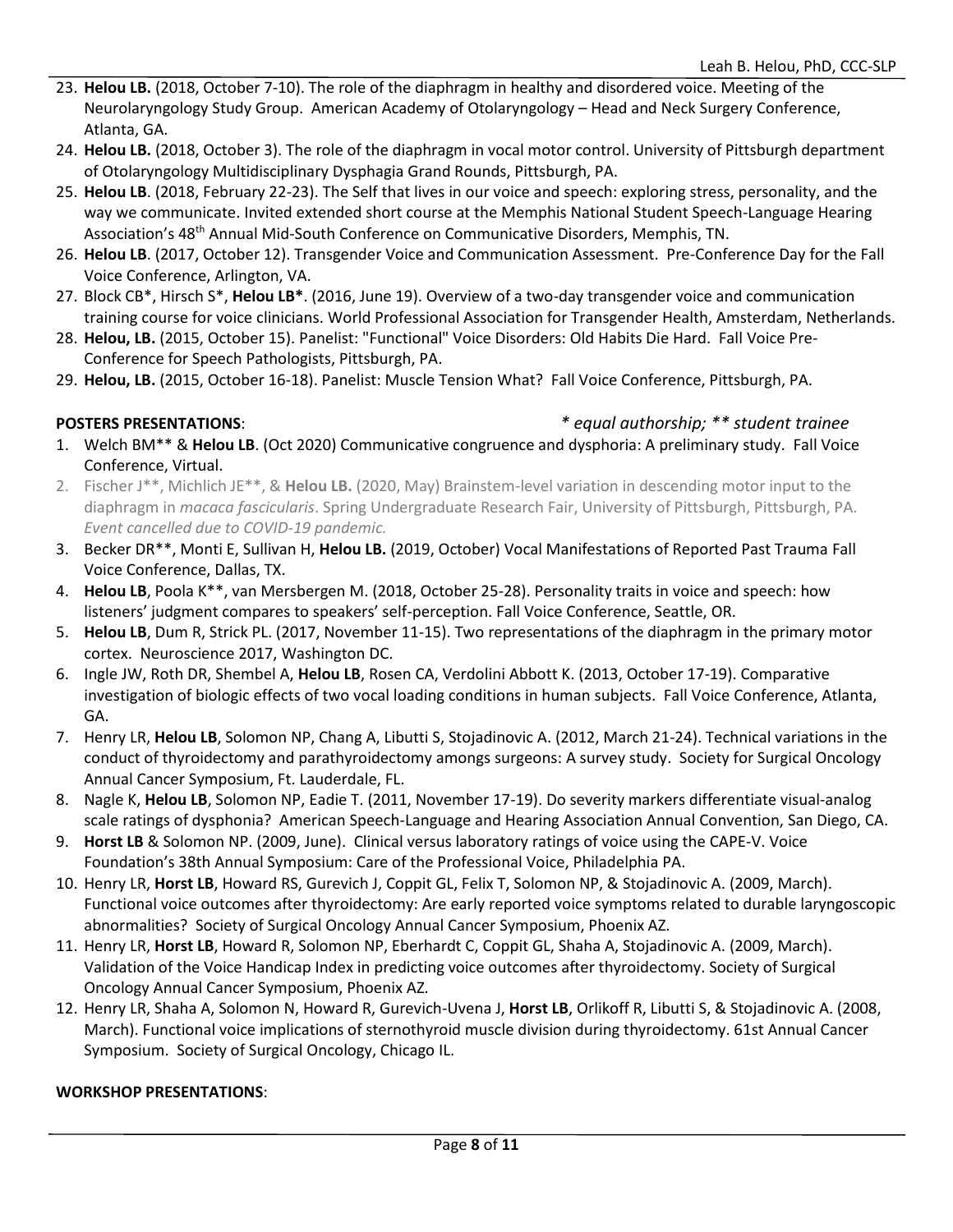- *1.* **Helou LB\***, Hirsch S\*, & Block C\*. (2019, April 5-7). Transgender Voice and Communication Training. Independent educational workshop, Chicago, IL.
- *2.* **Helou, LB.** Transgender Voice and Communication Training. (2019, March 8). Invited educational workshop for Eastern Health of Newfoundland. St. John's, Newfoundland, Canada.
- 3. **Helou LB\***, Hirsch S\*, & Block C\*. (2017, April 7-8). Transgender Voice and Communication Training. Independent educational workshop, Chicago, IL.
- 4. **Helou LB\***, Hirsch S\*, & Block C\*. (2017, April 7-8). Transgender Voice and Communication Training. Independent educational workshop, Chicago, IL.
- 5. Helou LB. (2017, April 1-2). Transgender Voice & Communication Training. 10<sup>th</sup> Annual Voice Therapy Conference. Invited lecture and workshop. Pittsburgh, PA.
- 6. **Helou LB\*** & Hirsch S**\***. (2016, September 30 October 1). Transgender Voice and Communication Training. Independent educational workshop, Toronto, CA.
- 7. **Helou LB\***, Hirsch S\*, & Block C\*. (2015, September 19-20). Transgender Voice and Communication Training. Independent educational workshop, Chicago, IL.
- 8. **Helou LB\*** & Block C**\***. (2015, May). Voice feminization and masculinization: techniques and tips. Voice Foundation's 44th Annual Symposium: Care of the Professional Voice. Workshop presentation, Philadelphia, PA.
- 9. **Helou LB.** (2015, April 11-12). Care of the transgender voice: more than just pitch training. 9th Annual Voice Therapy Conference. Invited lecture and workshop, Pittsburgh, PA.
- 10. **Helou LB\*** & Hirsch S**\***. (2013, July 20-21). Transgender Voice and Communication Training. Independent educational workshop, New York, NY.
- 11. **Helou LB\*** & Solomon NP**\***. (2011, June). Data done right: avoiding common mistakes in aerodynamics. Voice Foundation's 40<sup>th</sup> Annual Symposium: Care of the Professional Voice. Workshop presentation, Philadelphia, PA.

### **TEACHING**

**ACADEMICS:** *\* Undergraduate \*\* Graduate*

| Course #<br>CSD 2069 | <b>Course Title</b><br>Summative Assessment Project**          | <b>Academic Location</b><br>University of Pittsburgh | <b>Years Inclusive</b><br><b>Fall 2020</b> |
|----------------------|----------------------------------------------------------------|------------------------------------------------------|--------------------------------------------|
| CSD 1237             | Neuroscience of Communication*                                 | University of Pittsburgh                             | Spring 2020, 2021                          |
| CSD 2073             | Voice Disorders**                                              | University of Pittsburgh                             | Spring 2018, 2019,<br>2020, 2021           |
| <b>LING 391</b>      | Anatomy and Physiology of the Speech<br>Mechanism (web-based)* | <b>Rutgers University</b>                            | Spring 2014, 2015,<br>2016                 |
| <b>SLP 524</b>       | Voice Disorders**                                              | <b>Duquesne University</b>                           | Fall 2011, 2013,<br>2014                   |
| CSD 1028             | Laboratory in Speech Science*                                  | University of Pittsburgh                             | Spring 2010                                |
| CSD 1027             | Laboratory in Anat. & Phys. of Speech*                         | University of Pittsburgh                             | Fall 2009                                  |
| <b>SPHR 119</b>      | Assessment & Modification of Speech &<br>Language*             | George Washington University                         | Spring 2007                                |
| <b>SPHR 011</b>      | Voice & Diction*                                               | George Washington University                         | Fall 2006,<br>Spring 2007                  |
| <b>SPHR 011</b>      | Laboratory in Voice & Diction*                                 | George Washington University                         | Fall 2002, Spring<br>2003, Fall 2003       |
| <b>HCOM 345</b>      | Communication & Aging*                                         | California State University,<br>Fullerton            | Spring 2006                                |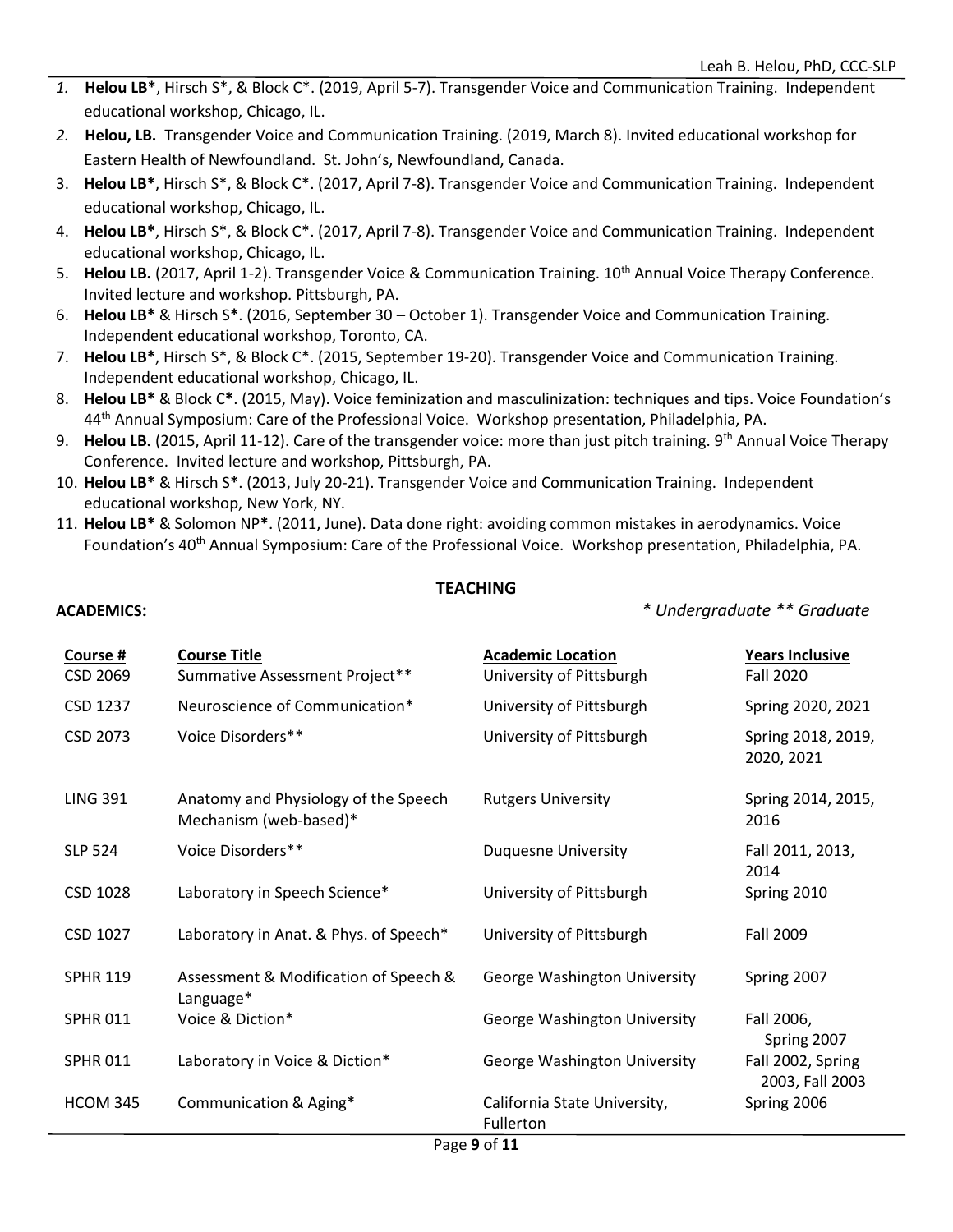| <b>GUEST LECTURES:</b>                                                    |                                                      |                                                                            |
|---------------------------------------------------------------------------|------------------------------------------------------|----------------------------------------------------------------------------|
| <b>Title</b><br>Preserving the artistic voice                             | <b>Audience</b><br>Undergraduate Theatre Arts Course | Location<br>California State University,                                   |
| Voice feminization: evaluation, treatment, and<br>cultural considerations | Graduate Voice Disorders course                      | <b>Fullerton CA</b><br>California State University,<br><b>Fullerton CA</b> |
| Introduction to acoustic and aerodynamic<br>analysis                      | Graduate Voice Disorders course                      | California State University,<br><b>Fullerton CA</b>                        |
| Diphthongs and vocalic /r/ phonemes in<br>international phonetics         | Undergraduate Phonetics Course                       | George Washington<br>University, Washington DC                             |
| Review of International Phonetic Alphabet<br>transcription                | Undergraduate Voice & Diction<br>Course              | George Washington<br>University, Washington DC                             |
| Myoelastic-aerodynamic theory of phonation<br>and the Bernoulli effect    | Undergraduate Speech Science<br>Course               | George Washington<br>University, Washington DC                             |
| Transgender Voice and Communication:<br>evaluation and training           | Graduate Voice Disorders course                      | University of Hawaii at<br>Manoa, Manoa HI                                 |
| Transcription of non-native English speech                                | Undergraduate Phonetics Course                       | University of Pittsburgh,<br>Pittsburgh PA                                 |
| Diphthongs and vocalic /r/ phonemic<br>transcription                      | Undergraduate Phonetics Course                       | University of Pittsburgh,<br>Pittsburgh PA                                 |
| Considering dialect during evaluation and<br>treatment                    | Undergraduate Phonetics Course                       | University of Pittsburgh,<br>Pittsburgh PA                                 |
| Voice Disorders: A career tale                                            | Undergraduate Intro to SLP Course                    | University of Pittsburgh,<br>Pittsburgh PA                                 |

#### **MEDIA PRESENCE:**

| Featured Interviewee, Episode 15: Voice Therapy in Transgender Clients,                | Jul 2017  |
|----------------------------------------------------------------------------------------|-----------|
| Speech Science Podcast                                                                 |           |
| Interviewee, "Learning to talk like a woman (or man)", NY Times                        | Apr 2017  |
| Featured Interviewee, "Helping transgender people find a voice", 90.5 WESA             | Sept 2011 |
| Interviewee, "Through therapy, transgender women find their voice", MPR News.          | June 2019 |
| Featured Interviewee, "Meta therapy and the conceptual frameworks we build", Speech    | Oct 2019  |
| Uncensored Podcast (SUP)                                                               |           |
| Featured Interviewee, "Preparing voice clinicians to support speakers along the gender | Oct 2019  |
| spectrum with Christie Block, Leah Helou, and Sandy Hirsch", SUP                       |           |
| Featured Interviewee, "You'll Say Nothing," Documentary Film                           | 2019      |

# **SERVICE**

# **DEPARTMENTAL AND SCHOOL SERVICE:**

| <b>Role</b>           | <b>Committee, Venue, Location</b>                          | <b>Years Inclusive</b> |
|-----------------------|------------------------------------------------------------|------------------------|
| <b>Founding Chair</b> | Working Group for Equity, Justice, and Inclusion, Pitt CSD | $2020$ – present       |
| Member                | Admissions Committee, Pitt CSD                             | $2020$ – present       |
| Director              | MA-SLP Program Recruitment, Pitt CSD                       | $2019$ – present       |
| Program Director      | Clinical Concentration in Voice, Pitt CSD                  | $2018 - present$       |
| Founder, Member       | Pittsburgh Voice Consortium, Pitt CSD                      | $2018 - present$       |